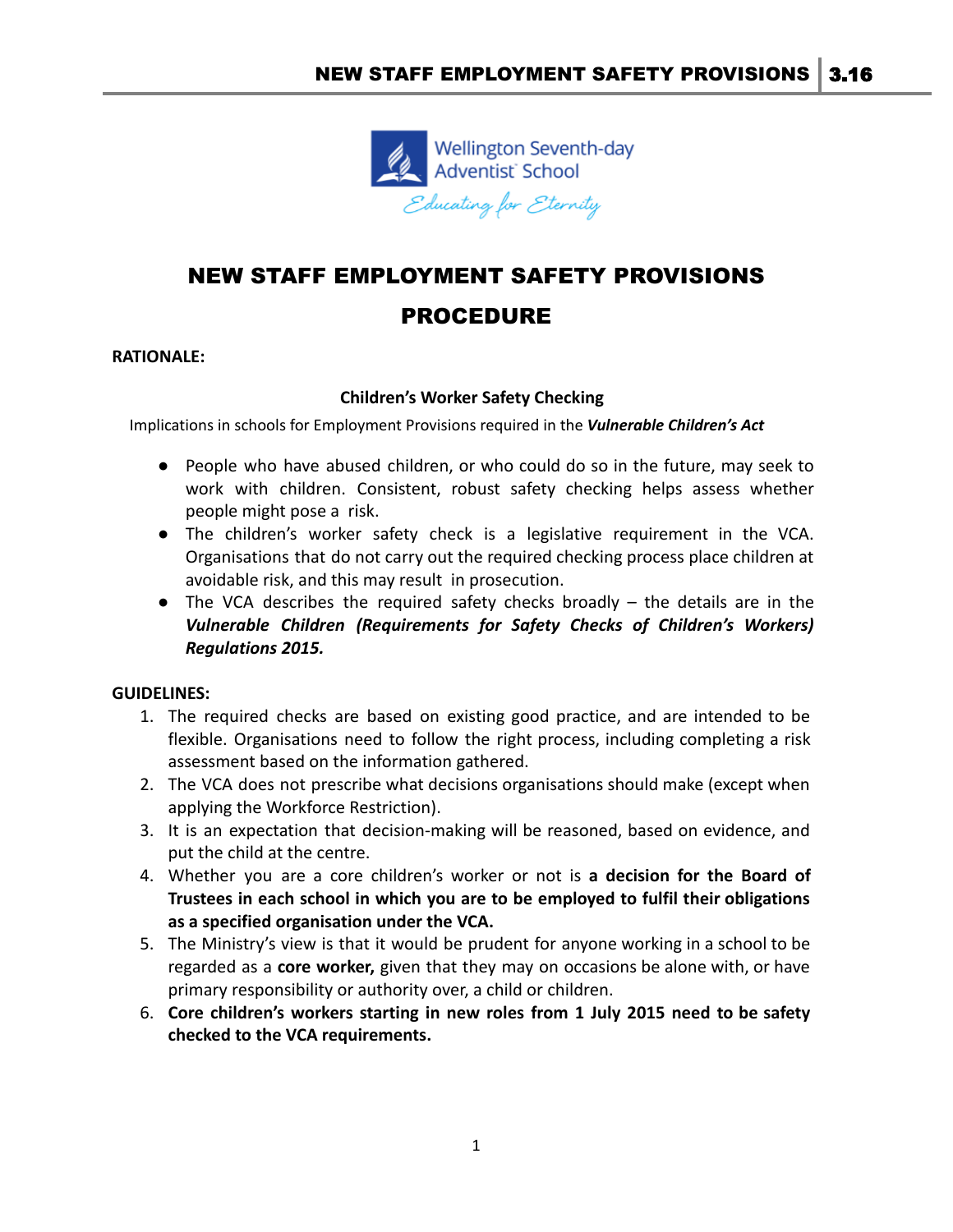#### **APPOINTMENT PROCEDURES:**

**If the guidelines above apply to a prospective employee, the Board employing them needs to ensure safety checking is completed before they start work.** As detailed in *[Children's worker safety checking under the Vulnerable](http://childrensactionplan.govt.nz/assets/CAP-Uploads/childrens-workforce/Childrens-worker-safety-checking-under-the-Vulnerable-Children-Act-RC-v1-02.pdf) Children Act 2014* on page 11 the elements of safety checking required are as follows:

- *Confirmation of the identity of the children's worker, either by using an appropriate manual process (including physically sighting the required documents), or by using an electronic service, such as the RealMe identity verification service.*
- *Collection and consideration of a range of information about the children's worker, including a work history, a referee check, and an interview of the children's worker. In addition, third party checks with their professional registration body or licensing authority (as appropriate) and a New Zealand Police vet are required.*
- *● Evaluation of this information and assessment of the risk the person would pose to the safety of children if employed or engaged as a children's worker, including consideration of whether the role is a core children's workforce or non-core children's workforce role.*

*Note: The Board can meet this requirement by relying on the police vet that was done as part of a teacher's practising certificate, if issued within the last 3 years.*

- The Ministry of Education advises that the identity check should always be undertaken by the potential employer.
- It is important to note that the responsibility for safety checking always rests with the employing or contracting organisation - see *Children's [worker safety checking under the](http://childrensactionplan.govt.nz/assets/CAP-Uploads/childrens-workforce/Childrens-worker-safety-checking-under-the-Vulnerable-Children-Act-RC-v1-02.pdf) [Vulnerable Children Act 2014](http://childrensactionplan.govt.nz/assets/CAP-Uploads/childrens-workforce/Childrens-worker-safety-checking-under-the-Vulnerable-Children-Act-RC-v1-02.pdf)* page 12*.*
	- ⮚ **The** *Vulnerable Children Act* **recognises there may be circumstances where it will not be possible to complete the full safety check before a new core children's worker starts work.**
	- ⮚ In these circumstances, the worker may be engaged or employed to deal with an emergency or unexpected situation that increases the risks to children in a school or service without completing a safety check first - but for **no more than 5 consecutive working days**.
	- ⮚ Another suitable (safety checked) person may be engaged or employed to work alongside the reliever whenever they are in the presence of children until the required processes are complete.